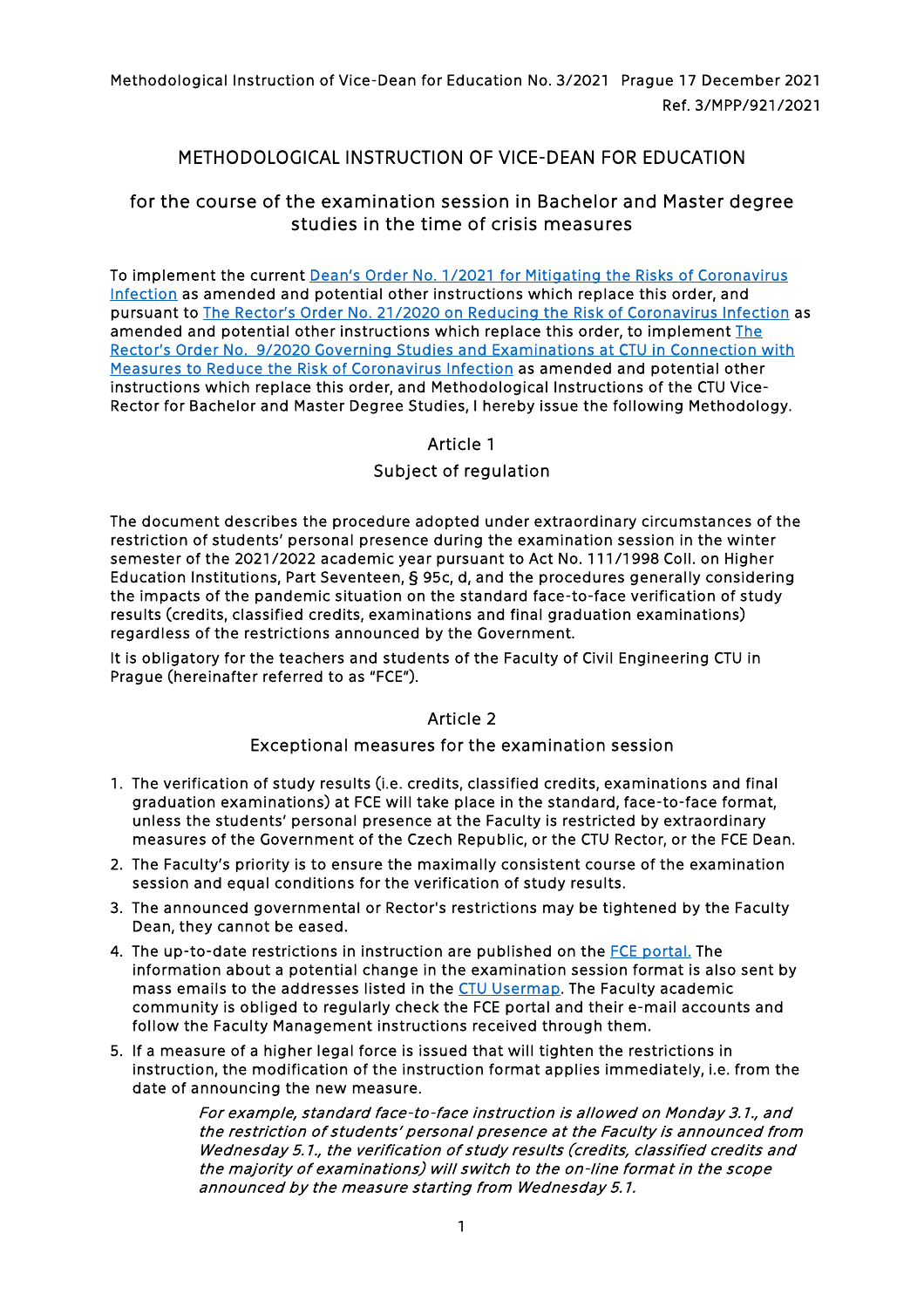6. If the restriction of students' personal presence at the Faculty is alleviated, the modification of the instruction format will apply no earlier than from Monday of the following week.

> For example, the restriction of students' personal presence at the Faculty applies on Sunday 9.1., and the softening of this measure is announced on Monday 17.1., the instruction will switch to a less strict regime starting from the following Monday, i.e. from 24. 1.

- 7. In the case of a total restriction of students' personal presence at the Faculty to groups smaller than 10 persons in one room, the study results will be verified as follows:
	- A. Credit and classified credit
		- I. The study results in the form of a credit or classified credit will be verified exclusively in the distance format:
			- based on presence in non-contact instruction,
			- based on an elaborated semester project submitted by the student only in a digital format,
			- based on an on-line test,
			- based on an oral video interview,
			- by a combination of the above options.
		- II. The dates and method of submitting the project or the verification of knowledge is at the discretion of the course guarantor in coordination with the Head of the respective Department administering the instruction.
		- III. If a student is unable to comply with the conditions for a course completion in the prescribed standard way, the teacher will grant them an individual way of submission.
	- B. Examination
		- I. Examinations will take place in the distance format to the maximum possible extent using the following options:
			- video interviews for oral examinations (MS Teams application is recommended),
			- testing via electronic platforms for written examinations (Moodle or MS Teams are recommended),
			- combination of the above options.

In courses where possible and convenient, direct examination can be replaced by the elaboration of an individually assigned independent project.

- II. The courses that can be examined in the face-to-face format are listed in Annex No. 1 to this Methodological Instruction.
- III. The organisation of face-to-face examinations and following all public health and safety measures is at the discretion of the course guarantor in coordination with the Head of the respective Department administering the instruction.
- IV. In justified cases, a student can apply for an individual change in the examination format via the [FCE Student Administration.](https://portal.fsv.cvut.cz/en/hlavni/dekanat.php#pedagog)

The reasons considered as objective for a change in the examination format from the face-to-face to the on-line format are:

student belongs to the at-risk group (especially the chronically ill, persons with a weakened immune system, pregnant women);

student would endanger a close person belonging to the at-risk group (especially the elderly, seriously ill, chronically ill, persons with a weakened immune system, pregnant women, new-born babies and infants living in the same household with the student);

student is staying outside the Czech Republic. This does not apply to the countries sharing a border with the Czech Republic, which allow crossing the border for study purposes.

Other specific cases evaluated as relevant by the Vice-Dean for Education.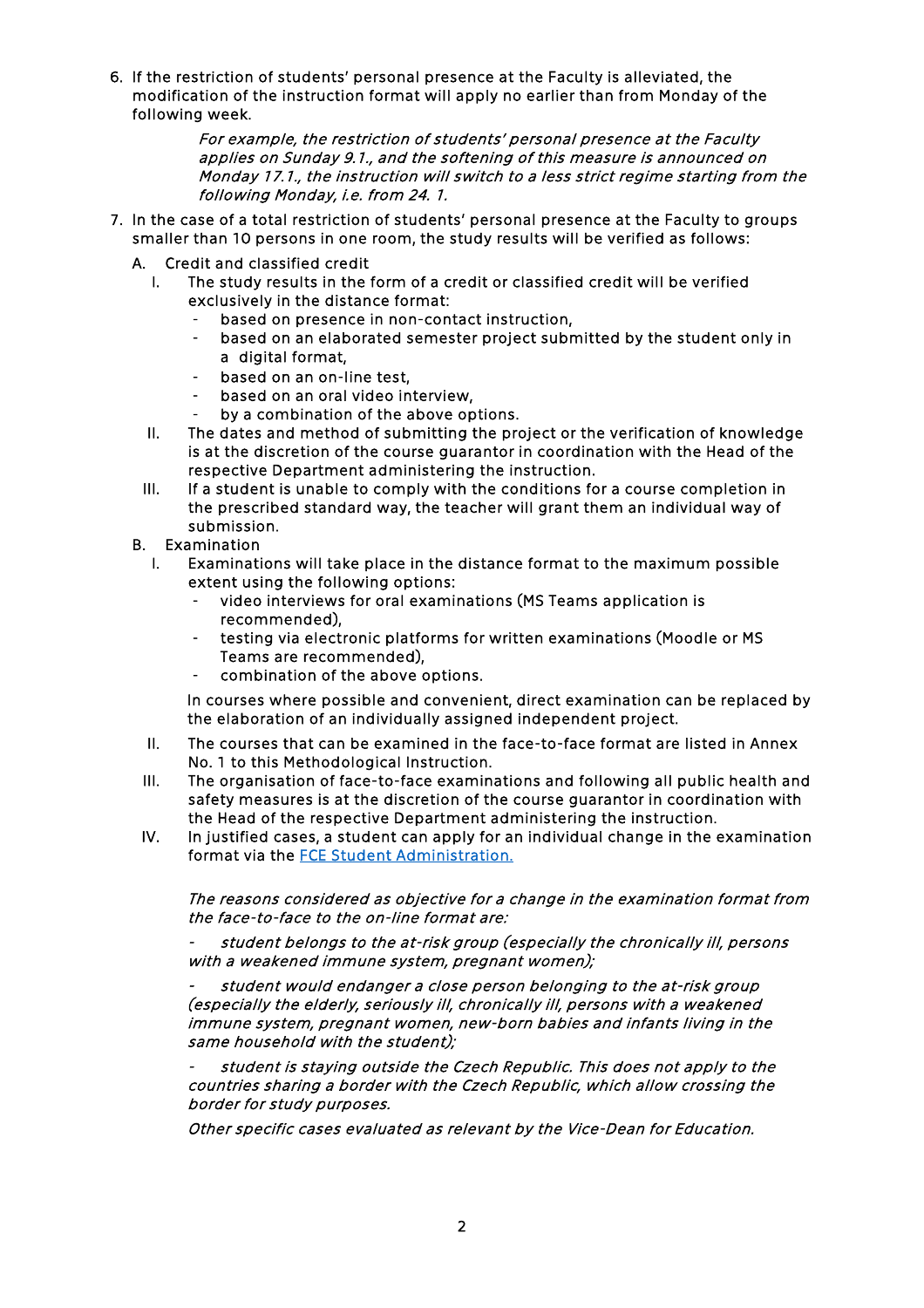The reasons considered as objective for a change in the examination format from the on-line to the face-to-face format are:

- student's insufficient technical equipment,
- recommendation from ELSA,
- other specific cases evaluated as relevant by the Vice-Dean for Education.

The application must include documented reasons:

If a student refers to medical reasons (their own or close person's), a medical statement must be attached.

If the reason is a problematic trip to the Czech Republic, the student must document that they are currently outside the Czech Republic – this can be done by an authenticated affidavit.

The Vice-Dean for Education can ask for the documentation of all facts to which the student has referred in the application.

Granting a change in the examination format is at the discretion of the Vice-Dean for Education, the Student Administration officer informs the student and the respective teachers by e-mail. The examination date will be set by a mutual teacher-student agreement.

V. If a student cannot participate in the verification of study results for objective reasons, they may apply for an individual extension of the examination session up to 16.9.2022 via the [FCE Student Administration.](https://portal.fsv.cvut.cz/en/hlavni/dekanat.php#pedagog)  The student can file the application no later than by 13. 2. 2022.

The reasons that can be considered as objective are:

- mandatory quarantine,
- disease,
- complicated life situation in connection with the coronavirus crisis,
- other specific cases evaluated as relevant by the Vice-Dean for Education.

The application must include documented reasons:

If a student refers to medical reasons (their own or close person's), a medical statement must be attached.

The Vice-Dean for Education can ask for the documentation of all facts to which the student has referred in the application.

Granting an individual extension of the examination session is at the discretion of the Vice-Dean for Education, the Student Administration officer informs the student and the respective teachers by e-mail. An alternative examination date will be set by a mutual teacher-student agreement.

- C. Final graduation examination
	- Final graduation examinations (hereinafter "FGE") will take place in the face-toface format to the maximum possible extent.
	- II. In justified cases, a student may individually apply for a change in the FGE format to the on-line format via the FCE Student Administration.
	- III. FGE will be held as public examinations, if a limit of 10 persons in the room is not exceeded. If this limit is exceeded, the public will be excluded from participation in FGE; in such a case, an audio or an audio-visual recording of the FGE course will be made and filed at the department organising the FGE for 5 years.
	- IV. I hereby amend Article 5 par. 2 of the Dean's Regulation No.1/2020 for the Implementation of Bachelor and Master Degree Study Programmes at the Faculty of Civil Engineering CTU in Prague as follows: The Board of Examiners for the defence of final graduation examinations need not include a prominent expert, who is not a CTU employee.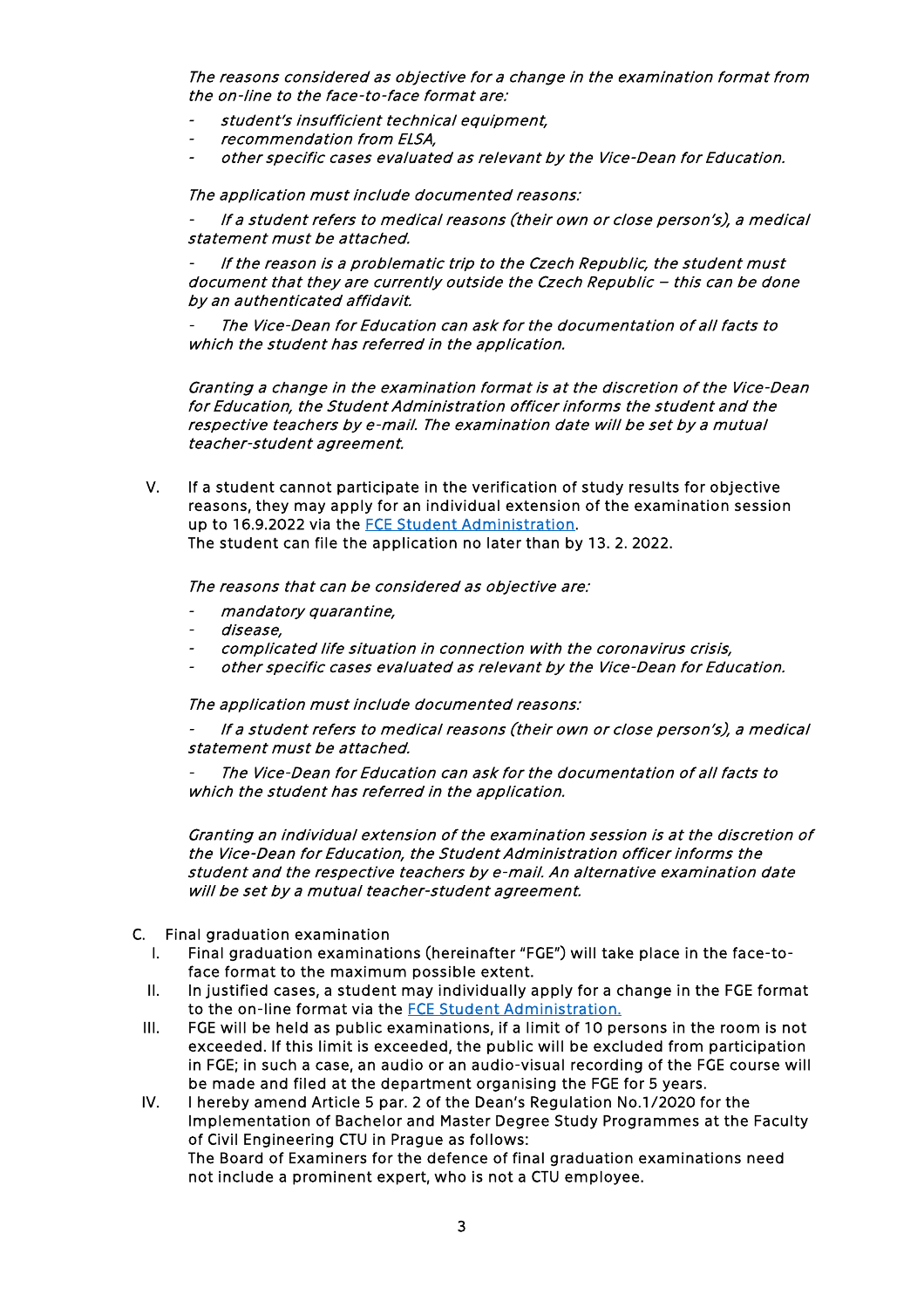- V. Oral examinations in thematic areas and the defence of the final thesis can take place simultaneously for the respective branch of study, administered by the same Board and on the same date. The members of the Board of Examiners for the respective thematic area must include the examiner to whom the student has registered.
- VI. The student learns the result of the examination immediately after the examination is over and will not stay on the Faculty campus without a reason any longer. There will be no common opening and closing ceremony.
- VII. The public health and safety measures currently in force must be followed during the examinations. Compliance with public health and safety measures is at the discretion of the Head of Department organising FGE.

#### Article 3

Measures for ensuring continuous course of study results verification

- 1. For each compulsory and compulsory elective course, the information about the respective course must include the format of the verification of study results (credit, classified credit, examination) in the case of a restriction in the personal presence of the academic community members at the Faculty, i.e. in which way the study results will be verified using on-line tools (preferred platforms at CTU being MS Teams or Moodle). The recommended practice is to publish this information on the Department website in the section including information about individual courses.
- 2. In the case of a necessary change in the format of the verification of study results from the face-to-face format to the on-line format, the teacher is obliged to inform the students about this fact by e-mail from IS KOS without delay, the e-mail subject must include the course code.
- 3. If a student is unable to fulfil their study duties for objective reasons, they shall resolve their situation with the Dean via the [Student Administration](https://portal.fsv.cvut.cz/en/hlavni/dekanat.php#pedagog) without delay.
- 4. Even during the time of restricted personal presence at the Faculty, students must be able to agree on an on-line or individual face-to-face consultation with their teacher.
- 5. The submission of the final thesis (Bachelor's or Master's) will follow the time schedule below:

by 2. 1. 2021 The final thesis uploading in IS KOS (this holds true regardless of the development of the epidemiological situation).

by 3. 1. 2021 The student's hand-in of the final thesis printout to the Department (if there was a change in connection with epidemiological measures, students would be informed by e-mail about the postponement of the deadline for handing in the final thesis printout.)

Individual postponement of the dates for the final thesis submission can only be granted based on an approved application filed by the student to the Student Administration (also electronically via the helpdesk application, see [https://portal.fsv.cvut.cz/en/hlavni/dekanat.php#pedagog\)](https://portal.fsv.cvut.cz/en/hlavni/dekanat.php#pedagog) in advance (no later than by 2. 1. 2022).

The application is granted by the Vice-Dean for Education after a consultation with the Supervisor of the thesis.

Standard time procedure applied:

Hand-in date postponement by 9. 1. 2022 (electronic version) and 10. 1. 2022 (printout) – student will defend the thesis in February 2022.

Hand-in date postponement after 9. 1. 2022 – student will only defend the thesis in June 2022, unless the Head of Department guarantees that the Department is able to organise the defence earlier.

6. The planning of the course of instruction in the summer semester will be decided by the Faculty management depending on the development of the epidemiological situation, no later than by 2. 2. 2022.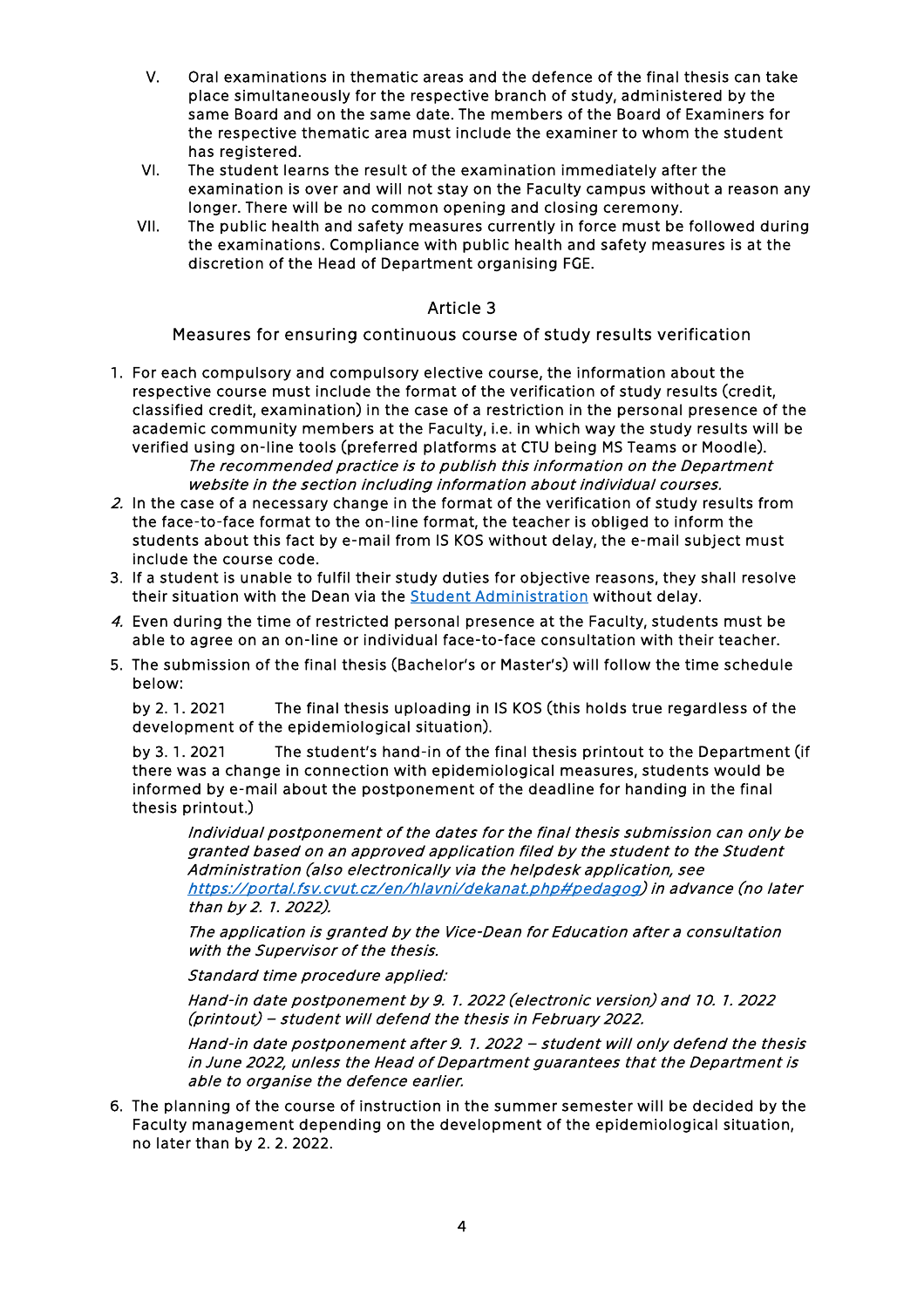#### Article 4

Limited presence of academic community members in instruction

- 1. A student can apologize for not attending face-to-face verification of study results if:
	- student is under quarantine or is ill,
	- student belongs to the at-risk group (especially the chronically ill, persons with a weakened immune system, pregnant women).
	- student would endanger a close person belonging to the at-risk group (especially the elderly, seriously ill, chronically ill, persons with a weakened immune system, pregnant women, new-born babies and infants living in the same household with the student).
	- student is staying outside the Czech Republic and is currently unable to cross the border. This does not apply to the countries sharing a border with the Czech Republic, which allow crossing the border for study purposes,
	- other specific cases evaluated as relevant by the Vice-Dean for Education.

The student sends the letter of apology electronically to the respective Student [Administration officer](https://portal.fsv.cvut.cz/en/hlavni/dekanat.php#pedagog) 

The apology must include documented reasons:

- If a student refers to medical reasons (their own or close person's), a medical statement must be attached.
- If the reason is a problematic trip to the Czech Republic, the student must document objective reasons that are the obstacle to crossing the border. If a student has no valid visa, they must state the date when it will be issued. The acknowledgement of the apology for not attending face-to-face instruction is at the discretion of the Vice-Dean for Education, the Student Administration officer informs the student and the respective teachers by email.
- 2. If a student is excused under Article 4, Point 1, the teacher is obliged to assign them an alternative date for the verification of study results based on a mutual student-teacher agreement.
- 3. The teacher may ask a student who shows clear symptoms of an infectious disease or who violates the current measures against the spread of coronavirus infection to leave the room where a face-to-face credit test or an examination are held. In such a case, the student will not be excused for not attending the credit test or the examination, and the attempt will be classified by N or F.
- 4. In the case that a larger group of students (e.g. the whole study capacity of the respective date) is under mandatory quarantine, potential face-to-face verification of study results in compulsory and compulsory elective courses in the respective group switches to the on-line format. The change to the on-line format is at the discretion of the course teacher in coordination with the course guarantor and the Head of Department.
- 5. In the case that a teacher is unable to participate personally in potential face-to-face verification of study results (mandatory quarantine, illness or belonging to the at-risk group), the course guarantor in coordination with the Head of Department and the study programme guarantor will decide without delay if the verification of study results will switch to the on-line format or if a substitute teacher will be appointed to take over the verification of study results, or if the announced dates will be moved to a later date.
- 6. In the case that a teacher is unable to manage even on-line verification of study results due to illness, the teacher reports this fact without delay to the course guarantor and the Head of Department, who will see to it that the instruction is taken over by another teacher.
- 7. The students or teachers who are infected with the coronavirus or who are put under mandatory quarantine are obliged to report this fact by email without delay at [eva.steffelova@fsv.cvut.cz](mailto:eva.steffelova@fsv.cvut.cz)

The students are obliged to supply further supporting information:

- a) names of other persons from CTU they have met,
- b) at which CTU faculties their contacts are studying,
- c) if they are accommodated in a dormitory, the dormitory name, block, room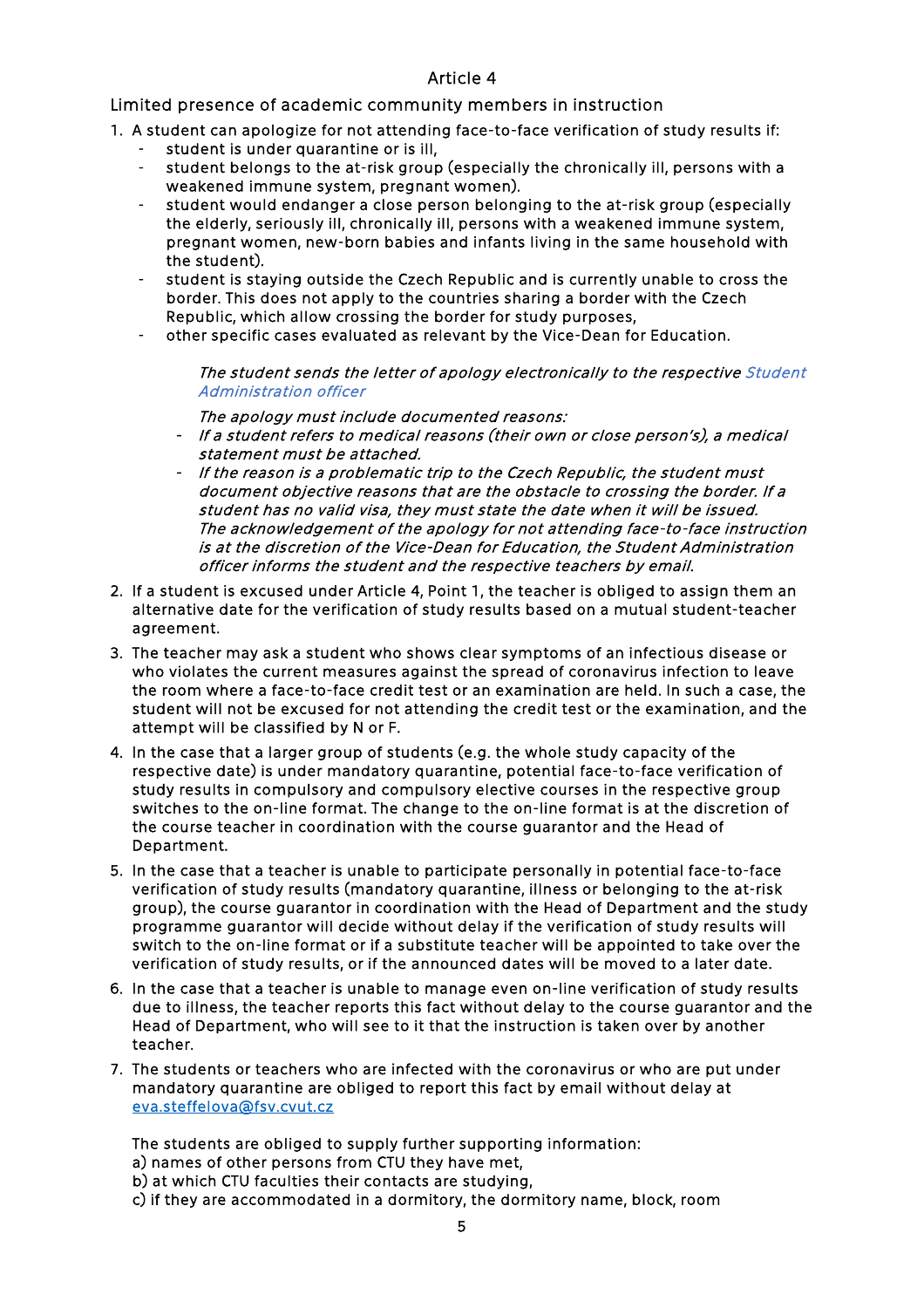d) potential demand for quarantine accommodation (applies also to the students who are not currently staying in a dormitory).

If a student applies for any relief from the fulfilment of study duties in connection with mandatory quarantine or a coronavirus disease, they apply exclusively to the **Faculty** [Student Administration.](https://portal.fsv.cvut.cz/en/hlavni/dekanat.php#pedagog)

The employees are obliged to:

- a) report this fact to their superior as well,
- b) supply the names of other persons at CTU they have met.

Failing to comply with the reporting obligations may lead to initiating disciplinary proceedings with students, and employee offences may be resolved by the application of labour legislation.

#### Article 5

#### Study abroad

- 1. The students who study abroad are recommended to:
	- take out an insurance policy in case of coronavirus infection,
	- always have such financial resources available to allow their potential fast return home,
	- ensure medical care as a prevention.

The above recommendation applies to both the students who are not Czech citizens and study at the Faculty of Civil Engineering CTU in Prague, and the students who are Czech citizens and have left for a study stay abroad.

2. If a student who is not a Czech citizen leaves the Czech Republic in the time of students' restricted personal presence at the Faculty, they are still obliged to participate in the verification of study results in the on-line format from abroad.

#### Article 6

## Final Provisions

- 1. Approved by the Dean's Collegium of the Faculty of Civil Engineering CTU in Prague on 14. 12. 2021.
- 2. The Methodological Instruction enters into force on the day of its issue.
- 3. The Methodological Instruction can be further specified by other instructions relating to protective measures against the spread of coronavirus infection.
- 4. The Methodological Instruction automatically expires at the moment when the authorizations under § 95c of the Act on Higher Education Institutions no more apply, or on 13. 2. 2022.

In Prague on 17. 12. 2021

prof. Ing. arch. Ing. Zuzana Pešková, Ph.D. Vice-Dean for Education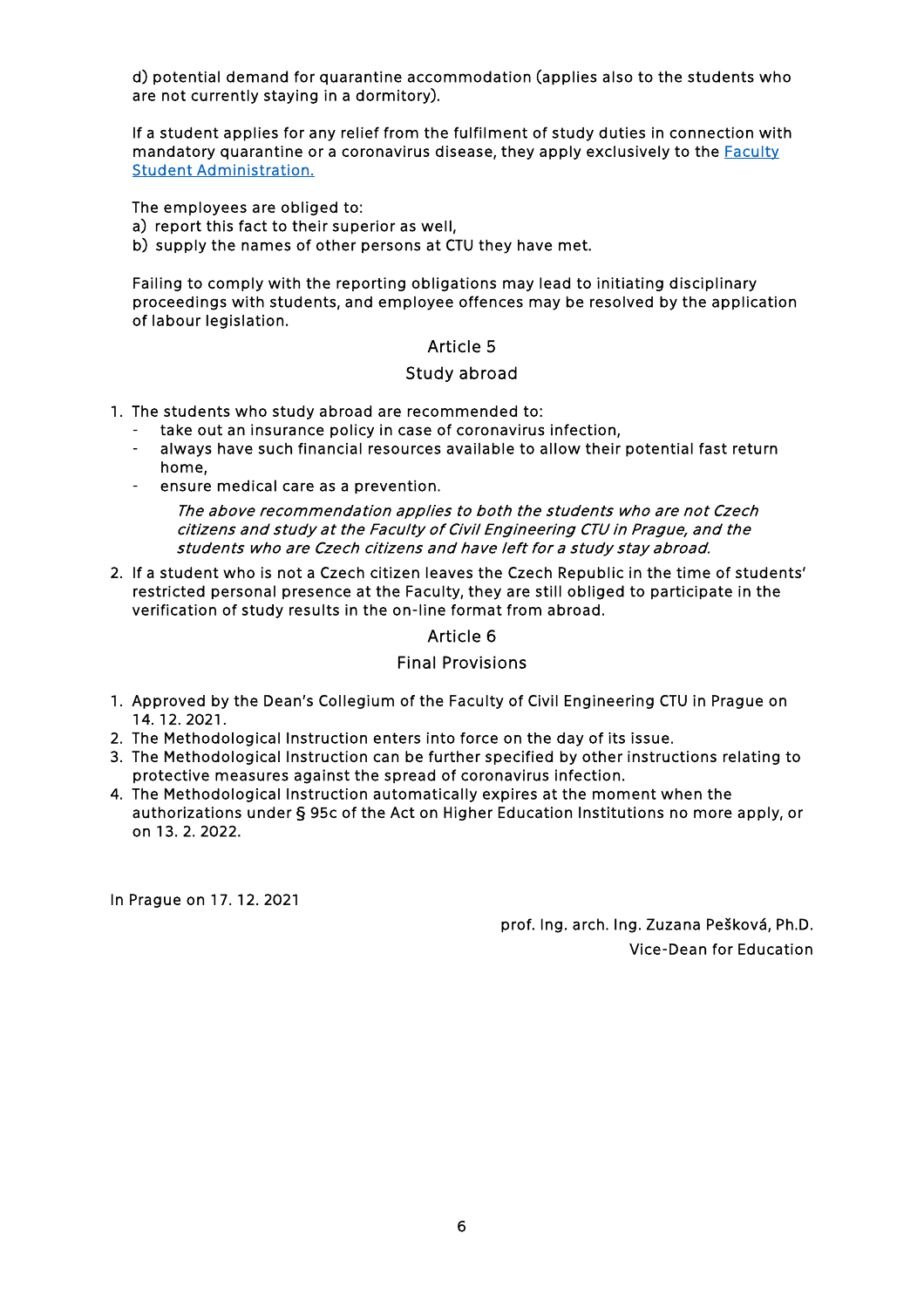# Annex No. 1

# Courses that can be completed in the face-to-face format in the winter semester of the 2021/2022 academic year

| Code           | Name                                       |
|----------------|--------------------------------------------|
| 101KG01        | Konstruktivní geometrie                    |
| <b>101KOGG</b> | Konstruktivní geometrie                    |
| <b>101KGR</b>  | Konstruktivní geometrie R                  |
| 101KGA1        | Konstruktivní geometrie A                  |
| 101MA01        | Matematika 1                               |
| 101M1A         | Matematika 1A                              |
| 101MM1G        | Matematika 1G                              |
| 101MAR1        | Matematika R1                              |
| 101MT01        | <b>Mathematics 1</b>                       |
| 101MA03        | Matematika 3                               |
| 101M3A         | Matematika 3A                              |
| 101MA04        | Matematika 4                               |
| 101M04B        | Matematika 4B                              |
| 101MAT4        | Mathematics 4                              |
| 101MM4G        | Matematika 4G                              |
| 101MA02        | Matematika 2                               |
| 101M2A         | Matematika A2                              |
| 101MAR2        | Matematika R2                              |
| 101PMSG        | Pravděpodobnost a mat. statistika          |
| 101SPS         | Spolehlivost systémů                       |
| 101STM         | Stochastické metody v ŽP                   |
| 124HRRB        | Historické konstrukce a rekonstrukce budov |
| 124PDRC        | Poruchy, degradace, rekonstrukce           |
| 124PS2C        | Pozemní stavby 2C                          |
| 124PS03        | Konstrukce pozemních staveb                |
| 124PSA1        | Pozemní stavby A1                          |
| 124PSA4        | Pozemní stavby A4                          |
| 124PSI1        | Pozemní stavby 11                          |
| 124PSR1        | Pozemní stavby 1R                          |
| 124SF01        | Stavební fyzika                            |
| 124SF1         | Stavební fyzika 1                          |
| <b>124SFA</b>  | Stavební fyzika 1A                         |
| 124PS2R        | Pozemní stavby 2R                          |
| 126PLCO        | Plánování a controlling                    |
| 132DY02        | Dynamika stavebních k-cí                   |
| 132MPV         | Modelování k-cí při požáru                 |
| 132NAK         | Numerická analýza k-cí                     |
| 132PRA         | Pružnost a pevnost A                       |
| 132PRPE        | Pružnost a pevnost                         |
| 132PRPM        | Přetváření a porušování mat.               |